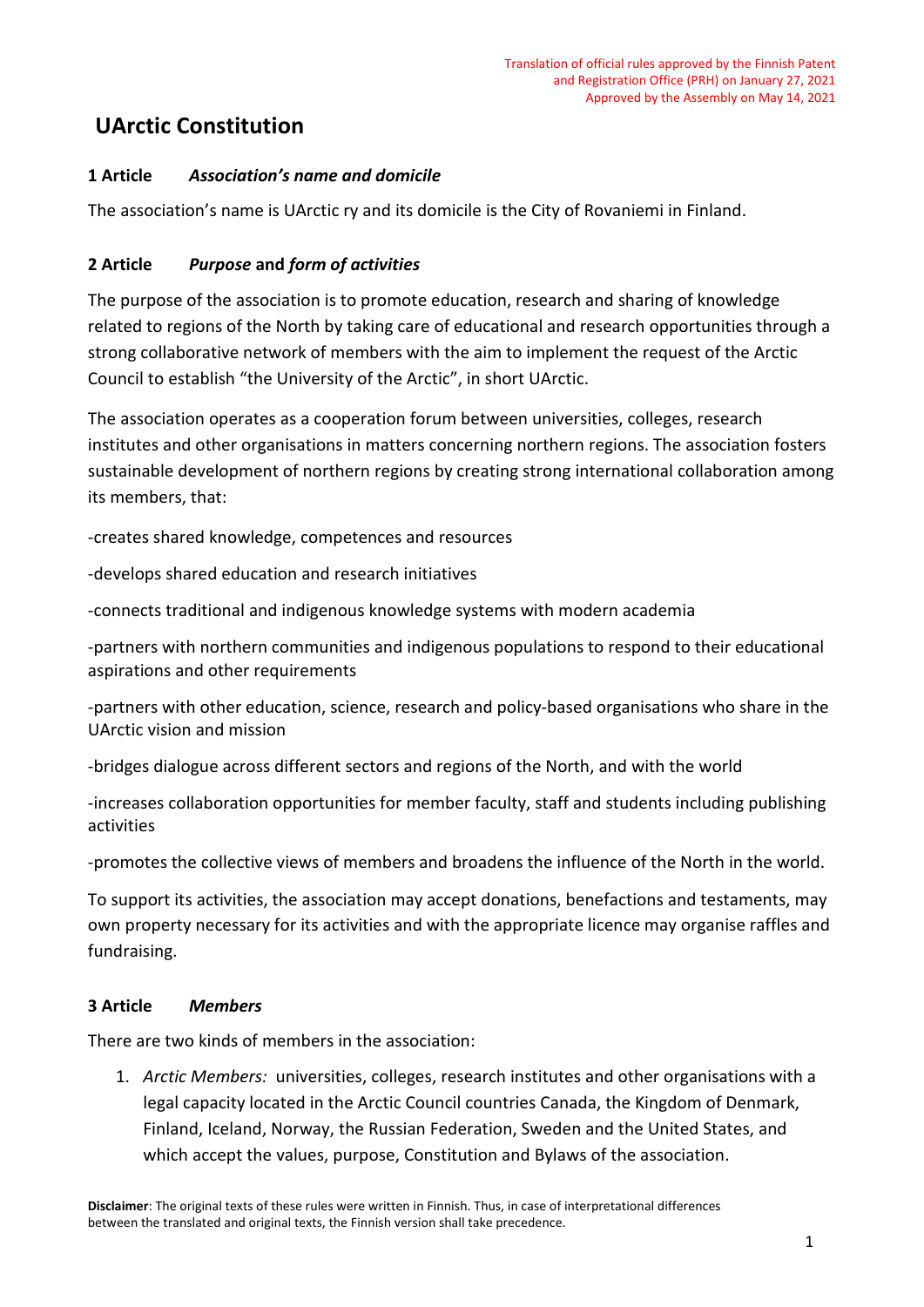2. *Non-Arctic Members:* universities, colleges, research institutes and other organisations with a legal capacity located outside the Arctic Council countries, and which accept the values, purpose, Constitution and Bylaws of the association.

Members are admitted by the Assembly of the association by written application.

The members of the association and their individual representatives shall not be liable for the commitments of the association.

Members are required to pay an annual membership fee as determined by the Assembly, and to comply with UArctic´s reporting requirements.

#### **4 Article** *Resignation and removal of members*

Members have the right to resign from the association by providing written notice to the association's Board or by giving notice thereof at the Assembly of the association for entry in the minutes.

The Assembly may expel a member if the member

-has not fulfilled those obligations to which it is committed by joining the association

-through its actions within or outside the association, has caused appreciable damage to the association or

-no longer fulfils the terms of membership stipulated in this Constitution.

Instead of expelling a member, the Assembly of the association may remove their right to vote in the Assembly for a fixed time, if the member has not paid its annual membership fee within a year.

#### **5 Article** *Governance and administration*

The Board of the association has general responsibility for UArctic's administration, development and activities. The Board provides the economical and other resources of the association. The Board has right to sell, exchange and mortgage property of UArctic.

The association shall have a permanent secretariat (UArctic International Secretariat); located in Finland, which together with the executive director shall form the core of the association´s administration. The secretariat shall provide support to the Assembly and the Board, and shall work closely with the association´s leadership.

The annual Assembly of the association shall elect the Board.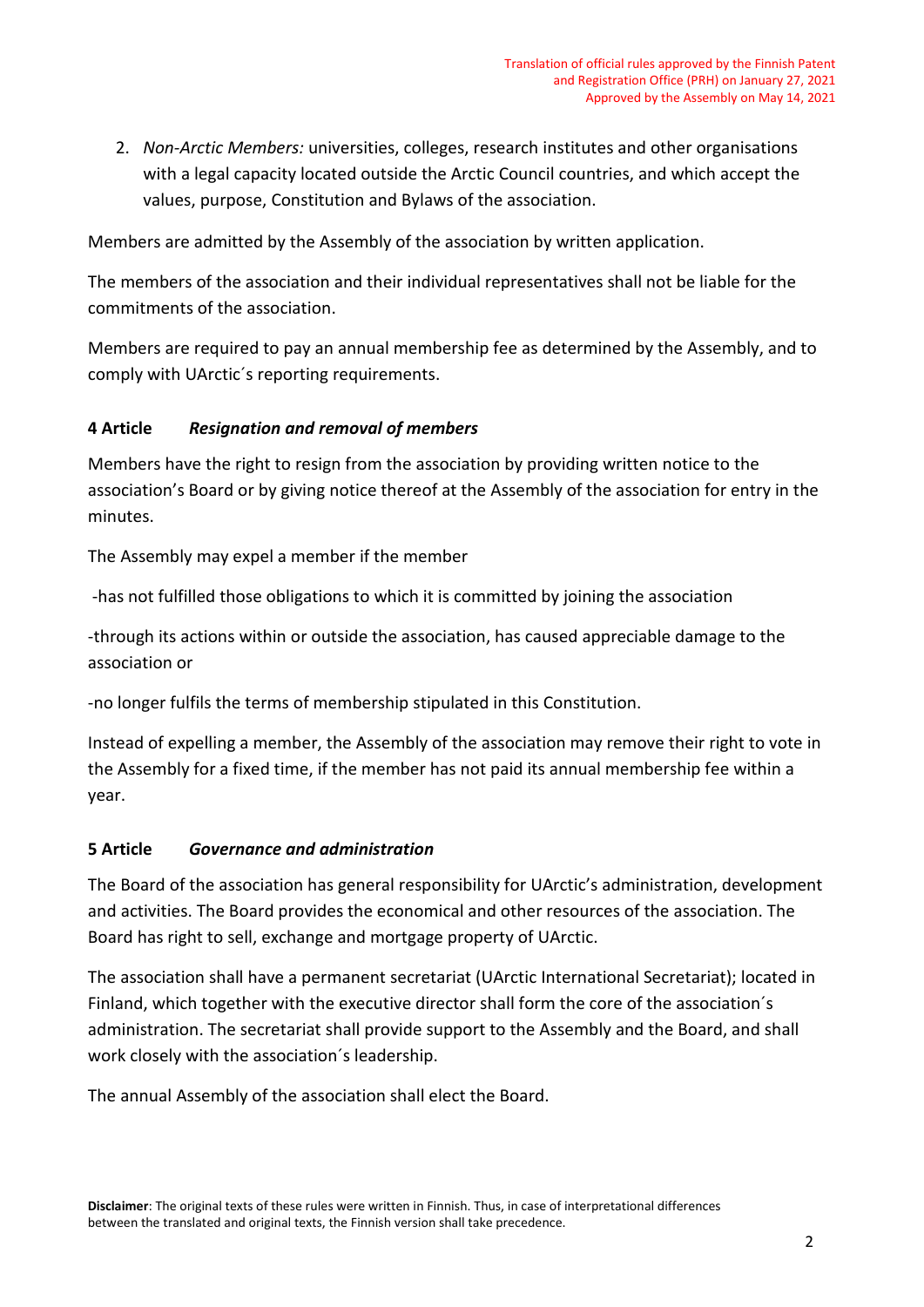The Board consists of a Chair and the number of other members confirmed by the annual Assembly, with at least eight and at most fourteen members. In addition, the Assembly elects one student and two alternates to the Board from among the association´s members.

In Board elections, the aim shall be to seek a regional distribution of members, and at least one member shall be from an Arctic Indigenous people within the Circumpolar North.

The operating term for individual Board members is three years. The term shall start when individual members are elected in an annual Assembly of the association, and shall end during the annual Assembly in the third year of the term. If a member has chosen to resign from the Board, the successor shall be elected in the earliest annual Assembly after the post has been vacated. The same person cannot be elected a member of the Board for more than two consecutive terms. However, a member who has served as Board Officer is eligible for a third term.

From among its members, the Board shall select two vice-chairs. The Board shall appoint an executive director (President), a head of the UArctic International Secretariat and other officials considered necessary. The Board shall nominate candidates for the meeting of the Assembly to elect the Nominations Committee.

Board meetings shall be called by the invitation of the Chair, or when the Chair is unable to attend, by the invitation of a Vice-Chair, when either finds reason or when at least half of the Board members demand that a meeting be held. Participation to a Board meeting may be organised by telephone, video, or other technical means, and when this option is available, it shall be announced in the invitation to the meeting.

In order to make decisions, the Board shall have a quorum when more than half of its members, including either the Chair or a Vice-Chair are in attendance. Board decisions should be made by consensus. If the efforts to reach consensus fail, the Board makes decisions by a two-thirds majority vote.

The executive director (President) and the Chair of the previous annual meeting of the Assembly have the right to be present in meetings of the Board.

# **6 Article** *Association signatories*

The right to sign on behalf of the association belongs to the chair of the Board, the executive director of the association (President), the head of the UArctic International Secretariat, and those persons inside or outside the Board to which the Board has given this right, each separately. At any given time, at least one of these persons must have a domicile in Finland.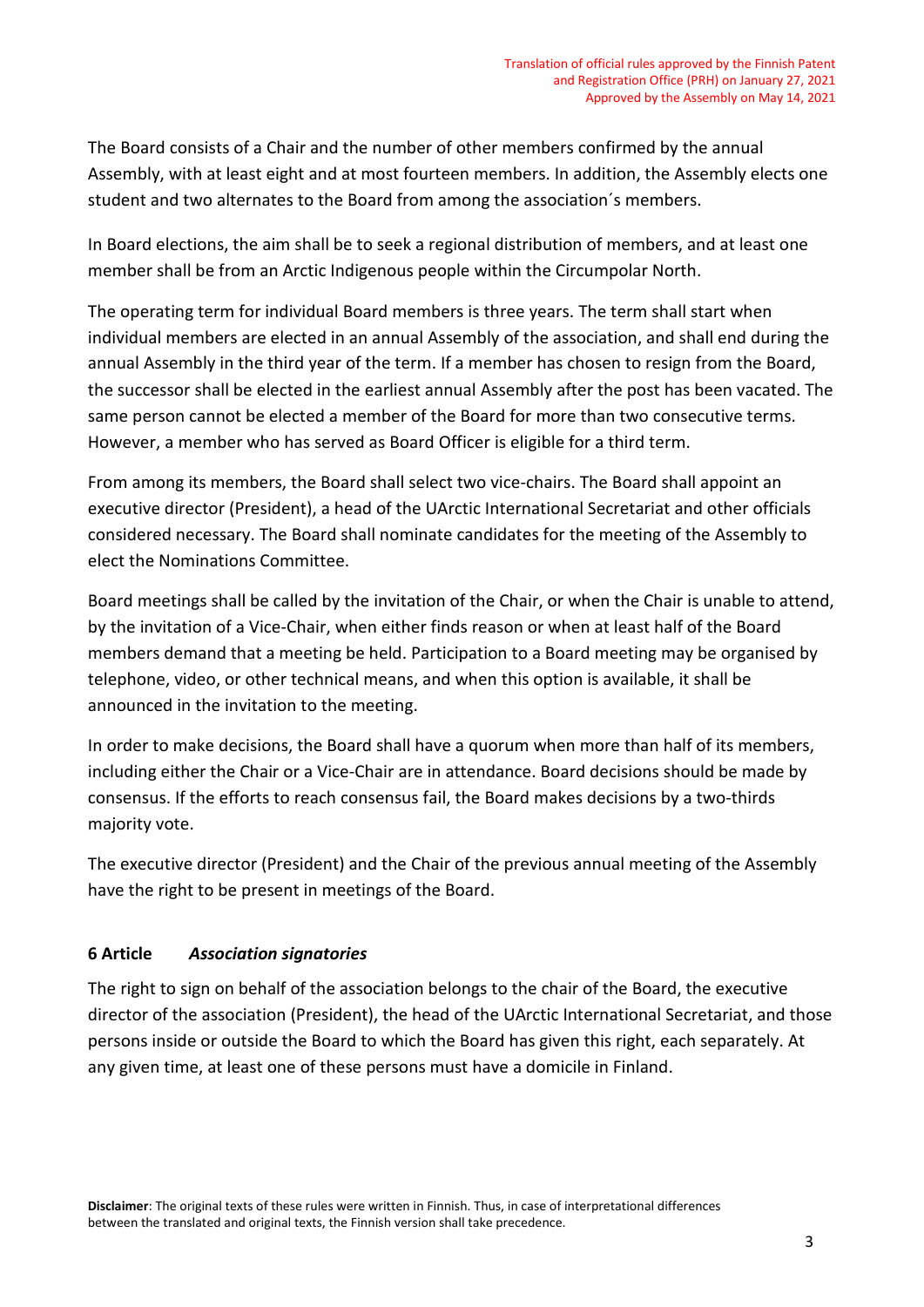### **7 Article** *Accounting period and audits*

The accounting period of the association is the calendar year.

During the annual Assembly of the association, members shall elect an independent auditor and a deputy auditor or an auditing company and therein a responsible auditor. The operating term for auditors is three years. The term shall start when the auditors are elected, and shall end during the association's annual Assembly in the third year of the term.

All necessary documents required for the closing of accounts and the Board's annual report shall be submitted to auditors at least one month prior to the association's annual Assembly. The auditors are to provide a written statement of accounts to the Board, at latest two weeks before the annual Assembly.

### **8 Article** *Association Assemblies*

An annual Assembly of the association will be arranged each year at a time from April to July, on a date specified by the Board.

Participation to an Assembly meeting may be organised by telephone, video, or other technical means during and/or before the meeting, and when this option is available, it shall be announced in the invitation to the meeting. In such instances, the right to attend and the correctness of vote count is to be upheld as in ordinary meetings of the Assembly.

An extraordinary Assembly of the association will be organised when the Assembly so decides, or the Board considers it justified, or when at least one tenth (1/10) of the members of the association, provide in writing, a demand to the Board that a specific matter must be handled. Such an Assembly must be convened within ninety days (90) from the date when the notice was presented to the Board.

The Assembly shall have three officers (Officers of the Assembly), a Chair, Vice-Chair, and Secretary. The Assembly elects the officers for a three-year term, renewable once, and each term continues until the third annual Assembly after the election. The officers are responsible for preparing action items for the Assembly, and overseeing that decisions by the Assembly are implemented.

All members have equal nomination and voting rights. In meetings of the Assembly, each Arctic Member has three votes and each Non-Arctic Member one vote, which shall be cast by a representative designated by each member. Each member is entitled to develop its own procedures for selecting its voting representative to the Assembly.

The effort is to make the decisions in the Assembly by consensus. If the efforts to reach consensus fail, the Assembly makes its decisions by a two-thirds (2/3) majority vote, except in elections where decisions are supported by more than half the votes cast. If votes are equal, the chair will have the deciding vote, while in elections a tie vote is resolved by the casting of lots.

**Disclaimer**: The original texts of these rules were written in Finnish. Thus, in case of interpretational differences between the translated and original texts, the Finnish version shall take precedence.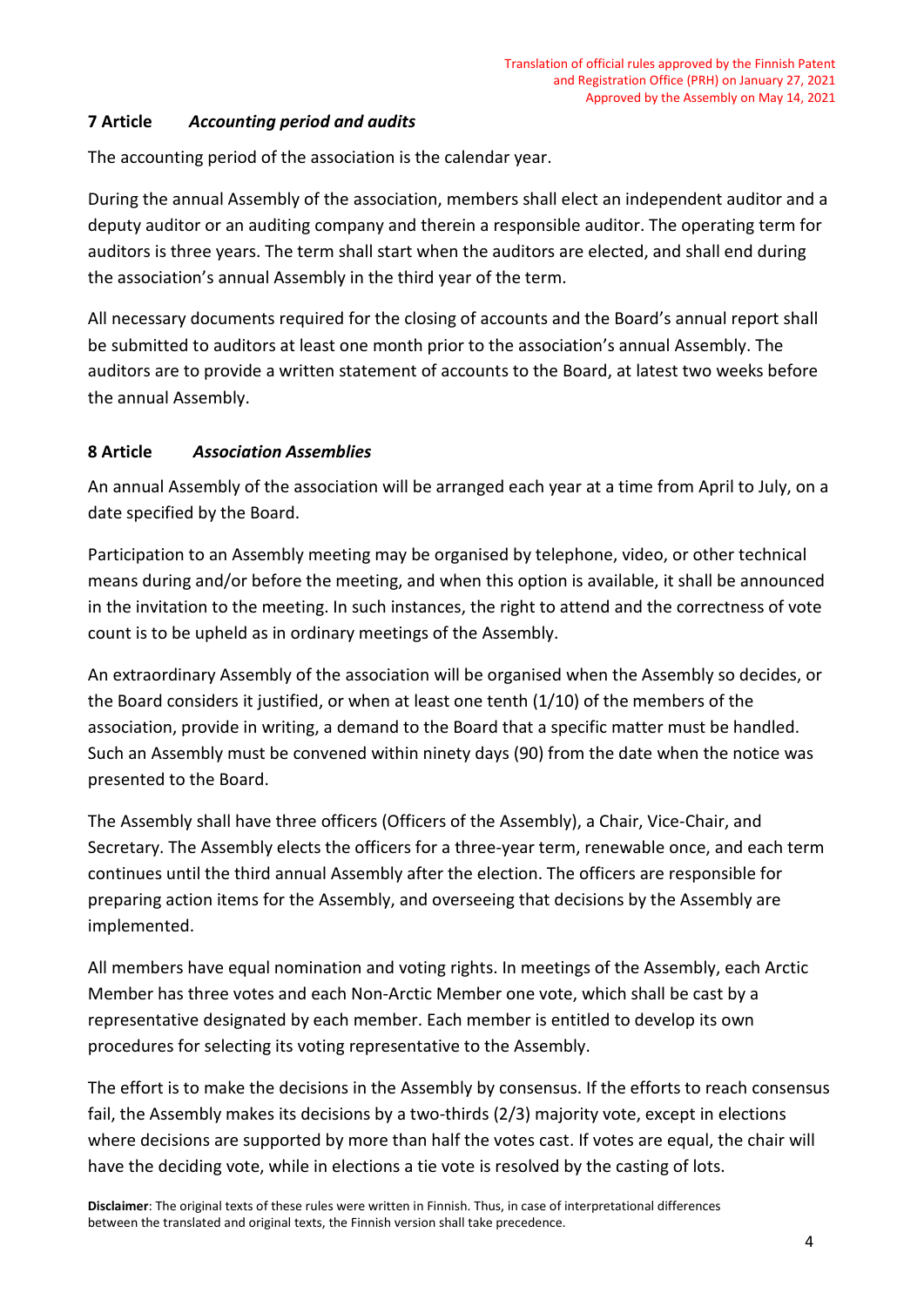### **9 Article** *Convening Assembly*

The Board must convene an Assembly of the association at least one month prior to the Assembly, by e-mail or by letter. All materials for the Assembly must be sent to members also at least one month prior to the Assembly. An advance notice of the annual Assembly must be sent to the members at least three months prior to the intended time of the Assembly.

### **10 Article** *Annual Assembly*

In the annual Assembly of the association the following matters are to be handled:

- 1. Opening of the Assembly
- 2. Depending on the annual Assembly, the election of the Officers (Chair, Vice-Chair and Secretary) of the Assembly.
- 3. Selection of two examiners of the minutes, and if needed two scrutineers (counters of votes)
- 4. Stating the validity of the Assembly, and right to decide
- 5. Accepting the meeting agenda
- 6. Presenting the financial statement, annual report made by the Board and the auditor's statement
- 7. Adoption of annual accounts and the discharge of the Board and other responsible persons from liability for the accounts
- 8. Verify the operating plan and both income and expense estimates
- 9. Elect the Chair of the Board and other Board members
- 10. Elect an auditor and a deputy auditor or an auditing company and therein a responsible auditor
- 11. Deciding the membership fees separately for the Arctic Members and the Non-Arctic Members
- 12. Handling of other matters as per the official notice of the Assembly.

If a member of the association wishes to raise a matter to be handled during the annual Assembly, a written notification of the matter must be submitted to the Board, early enough so that the matter can be included in the official invitation of the meeting.

The annual Assembly approves the Bylaws of the association and their amendments, in which detailed provisions and guidelines regarding the activities of the association are issued. The Bylaws and any amendments thereto shall be approved by a two-thirds (2/3) majority vote.

The annual Assembly shall approve the strategic plan for program development.

The annual Assembly shall set up the Nominations Committee and may set up other standing committees for the preparation of the association's matters.

**Disclaimer**: The original texts of these rules were written in Finnish. Thus, in case of interpretational differences between the translated and original texts, the Finnish version shall take precedence.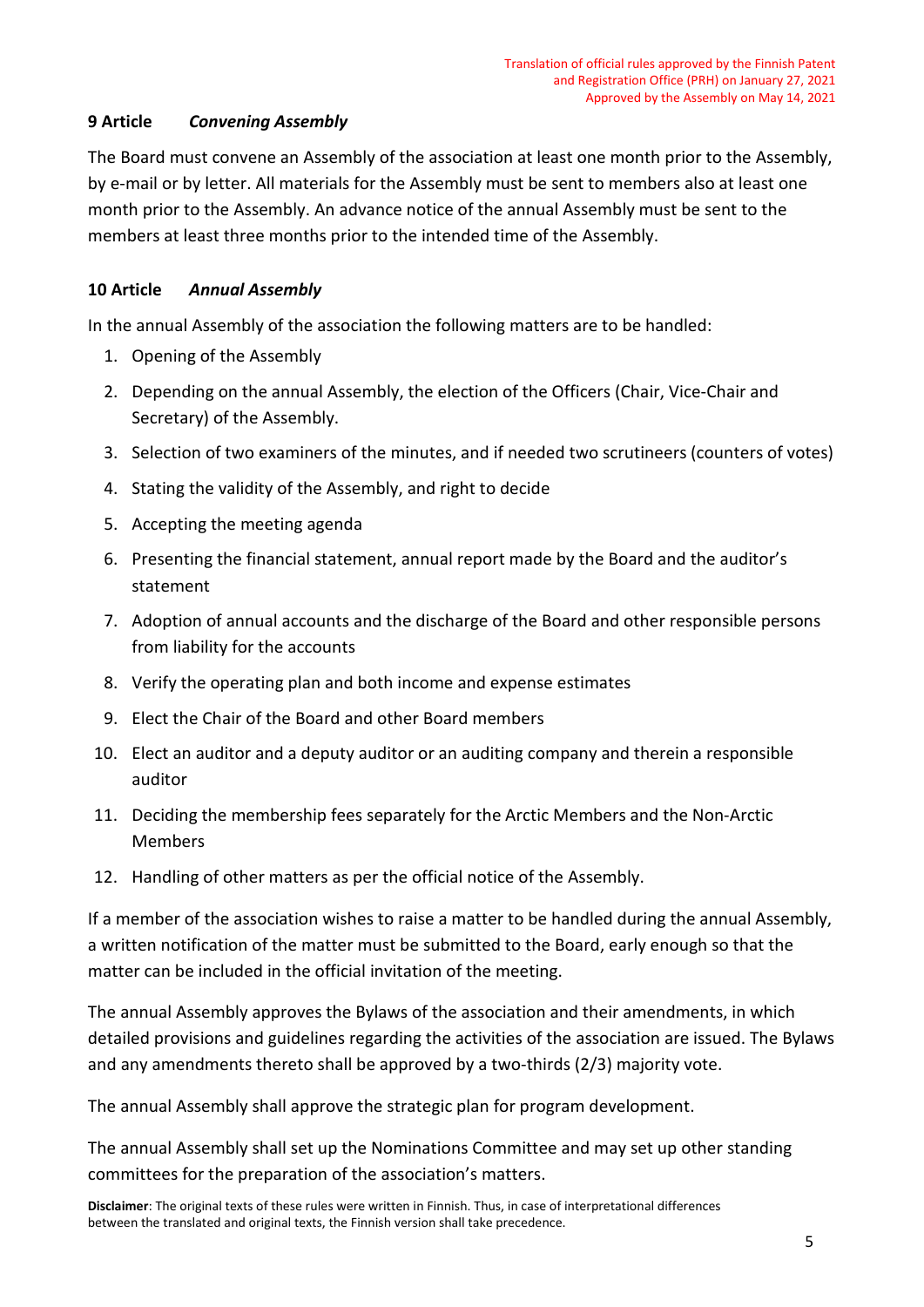### **11 Article** *Amendments of the Constitution and dissolution of the association*

Any decision to amend this Constitution or to dissolve the association must be taken during the Assembly of the association, where the decision is passed by a two-thirds (2/3) majority vote. A notice of an Assembly must state all proposed Constitution amendments or the dissolution of the association.

Upon the dissolution of the association, any assets of the association will be used for the promotion of the original intentions of the association as specified in the Assembly where the decision to dissolve the association has been made. If the association is declared terminated, the assets will be used for the same intended purpose.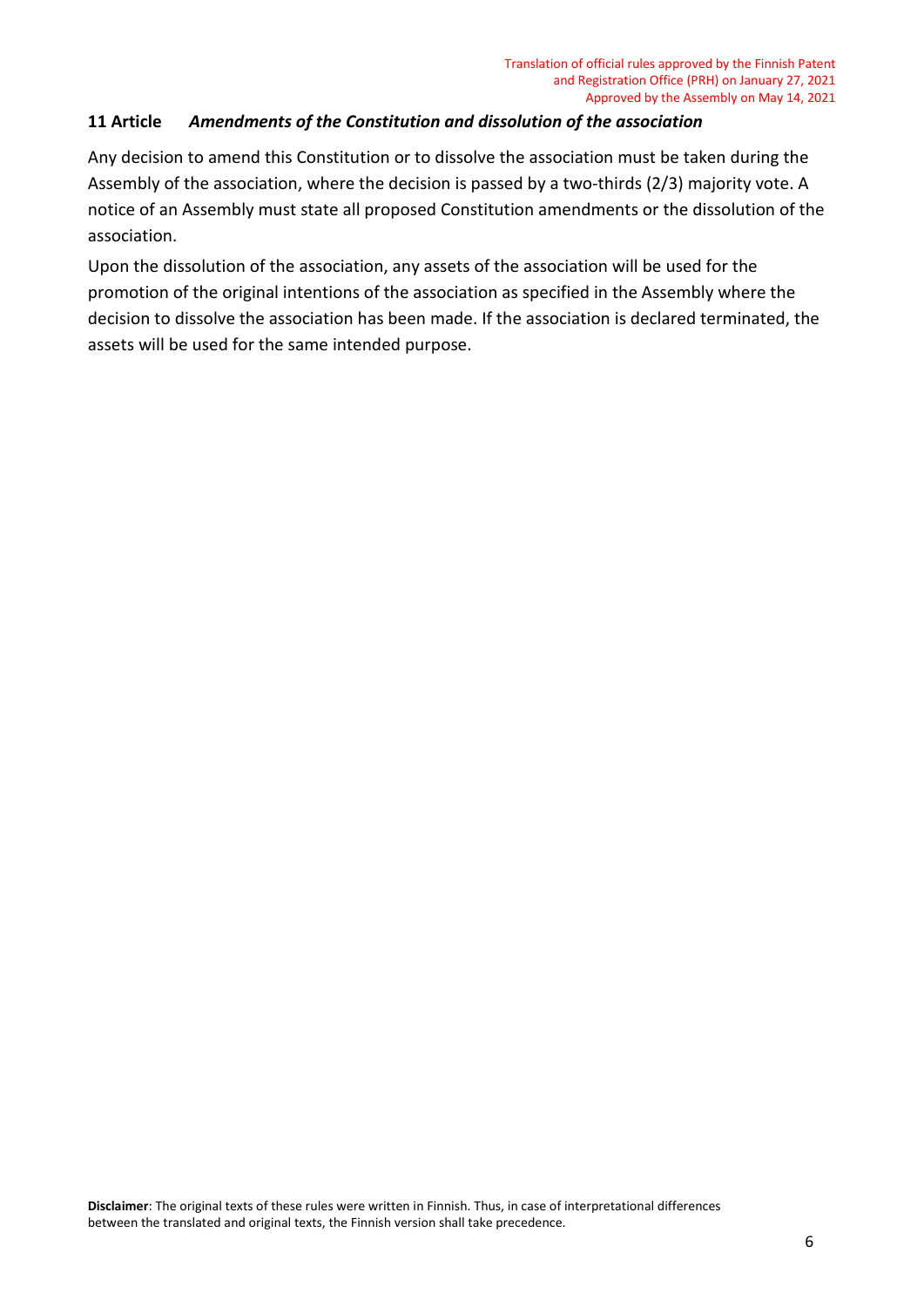# **UArctic SÄÄNNÖT**

## **1 §** *Yhdistyksen nimi ja kotipaikka*

Yhdistyksen nimi on UArctic ry ja sen kotipaikka on Rovaniemen kaupunki Suomessa.

### **2 §** *Tarkoitus ja sen toteuttaminen*

Yhdistyksen tarkoituksena on edistää pohjoisiin alueisiin liittyvää koulutusta, tutkimusta ja tiedon jakamista huolehtimalla koulutus- ja tutkimusmahdollisuuksista jäsentensä vahvan yhteistyöverkoston kautta tavoitteenaan toteuttaa Arktisen neuvoston kehotus perustaa Arktinen yliopisto, lyhyemmin UArctic.

Yhdistys toimii yliopistojen, korkeakoulujen, tutkimuslaitosten ja muiden organisaatioiden yhteistyöfoorumina pohjoisia alueita koskevissa asioissa. Yhdistys edistää pohjoisten alueiden kestävää kehitystä luomalla jäsentensä kesken vahvaa kansainvälistä yhteistyötä, mikä

-luo yhteistä tietoa, kelpoisuuksia ja voimavaroja

-kehittää yhteisiä koulutus- ja tutkimusaloitteita

-yhdistää perinteistä ja alkuperäiskansojen tietoa nykyaikaiseen akateemiseen maailmaan

-toimii yhteistyökumppanina pohjoisten yhteisöjen ja alkuperäiskansojen kanssa vastatakseen niiden koulutuksellisiin pyrkimyksiin ja muihin vaatimuksiin

-toimii yhteistyökumppanina muiden koulutuksellisten, tieteellisten, tutkimuksellisten ja poliittisten järjestöjen kanssa, jotka jakavat UArcticin vision ja tavoitteet

-luo vuoropuhelua pohjoisten alueiden eri sektoreiden ja alueiden kesken ja muuhun maailmaan

-lisää yhteistyömahdollisuuksia jäsentensä tiedekuntien, henkilökuntien ja opiskelijoiden kesken mukaan lukien julkaisutoiminta

-edistää jäsentensä yhteisiä näkemyksiä ja laajentaa pohjoisten alueiden vaikutusta maailmassa.

Toimintansa tukemiseksi yhdistys voi ottaa vastaan lahjoituksia ja testamentteja, omistaa toimintaansa varten tarpeellista omaisuutta sekä toimeenpanna asianomaisen luvan saatuaan arpajaisia ja rahankeräyksiä.

#### **3 §** *Jäsenet*

Yhdistyksellä on kahdenlaisia jäseniä:

1. Arktiset jäsenet, joita ovat Arktisen neuvoston jäsenmaiden Islannin, Kanadan, Norjan, Ruotsin, Suomen, Tanskan, Venäjän ja Yhdysvaltojen alueille sijoittuneet yliopistot,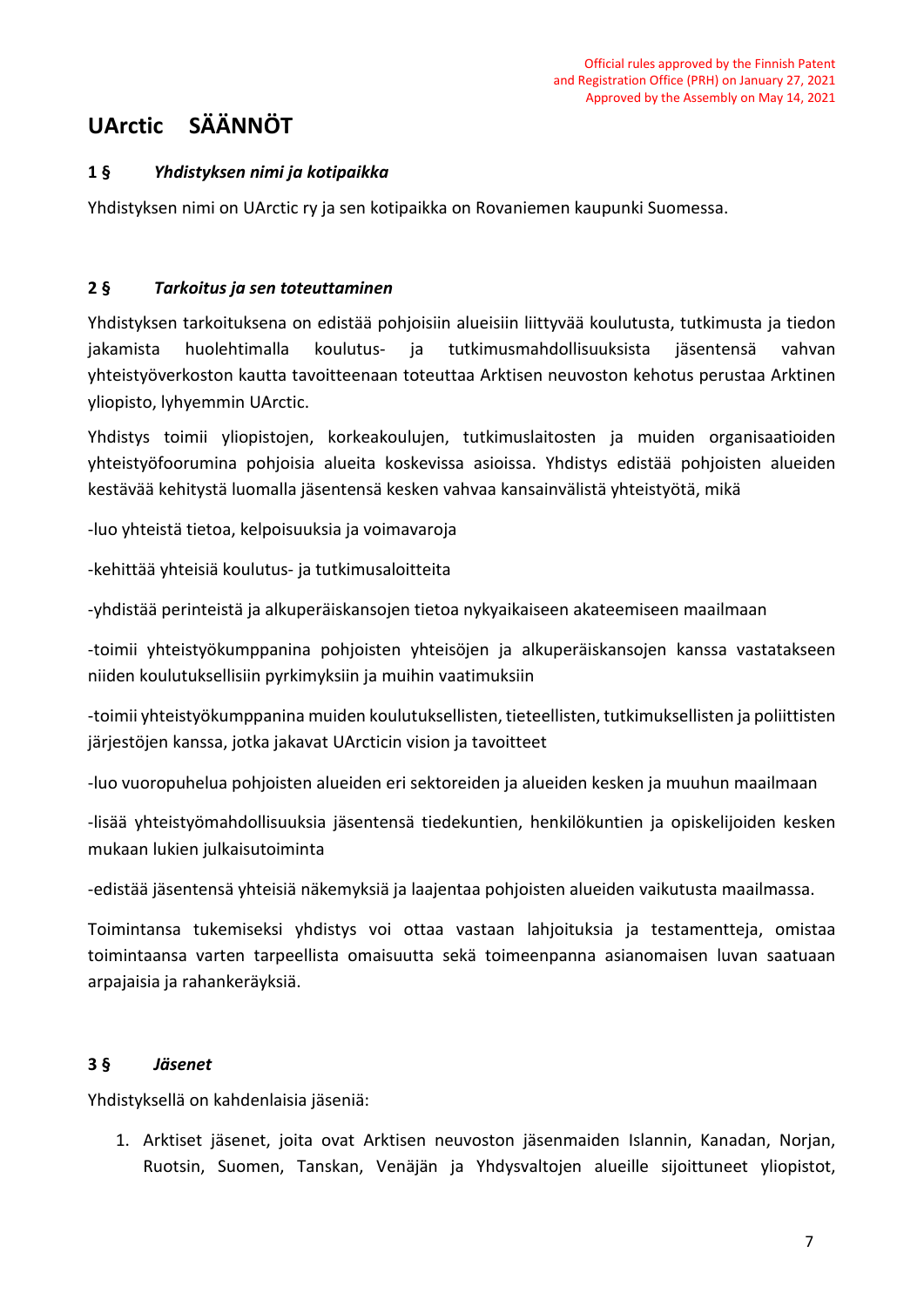korkeakoulut, tutkimuslaitokset ja muut oikeuskelpoiset yhteisöt, jotka hyväksyvät yhdistyksen arvot, tarkoituksen ja yhdistyksen säännöt ja pysyväismääräykset.

2. Ei-arktiset jäsenet, joita ovat Arktisen neuvoston jäsenmaiden ulkopuolelle sijoittuneet yliopistot, korkeakoulut, tutkimuslaitokset ja muut oikeuskelpoiset yhteisöt, jotka hyväksyvät yhdistyksen arvot, tarkoituksen ja yhdistyksen säännöt ja pysyväismääräykset.

Jäsenet hyväksyy kirjallisesta hakemuksesta yhdistyksen kokous.

Yhdistyksen jäsenet ja niiden jäsenet eivät vastaa yhdistyksen velvoitteista.

Yhdistyksen jäseniltä peritään vuotuista jäsenmaksua, jonka yhdistyksen kokous vahvistaa. Jäsenten on noudatettava yhdistyksen raportointivaatimuksia.

### **4 §** *Jäsenen eroaminen ja erottaminen*

Jäsenellä on oikeus erota yhdistyksestä ilmoittamalla siitä kirjallisesti yhdistyksen hallitukselle tai ilmoittamalla erosta yhdistyksen kokouksessa pöytäkirjaan merkittäväksi.

Yhdistyksen kokous voi erottaa jäsenen yhdistyksestä, jos jäsen on

-jättänyt täyttämättä ne velvoitteet, joihin se on yhdistykseen liittymällä sitoutunut,

-menettelyllään yhdistyksessä tai sen ulkopuolella huomattavasti vahingoittanut yhdistystä tai

-ei enää täytä näissä säännöissä määriteltyjä jäsenyyden ehtoja.

Yhdistyksen kokous voi erottamisen sijasta ottaa yhdistyksen jäseneltä pois määräajaksi äänioikeuden yhdistyksen kokouksessa jos jäsen ei ole maksanut jäsenmaksuaan vuoteen.

# **5 §** *Hallitus ja hallinto*

Yhdistyksen hallituksella on yleinen vastuu UArctic ry:n hallinnosta, kehittämisestä ja toiminnoista. Hallitus huolehtii yhdistyksen taloudellisista ja muista voimavaroista. Hallituksella on oikeus myydä, vaihtaa ja kiinnittää yhdistyksen omaisuutta.

Yhdistyksellä on Suomeen sijoitettu kansainvälinen sihteeristö (UArctic International Secretariat), joka yhdessä toiminnanjohtajan kanssa muodostaa yhdistyksen sisimmän hallinnon. Sihteeristö avustaa yhdistyksen kokousta ja hallitusta ja toimii tiiviisti yhdessä yhdistyksen johdon kanssa.

Yhdistyksen vuosikokous valitsee hallituksen.

Siihen kuuluu puheenjohtaja ja vuosikokouksen vahvistama määrä muita jäseniä, vähintään kahdeksan ja enintään neljätoista. Tämän lisäksi hallitukseen valitaan yksi jäsenorganisaatioiden opiskelijoiden piiristä yksi jäsen sekä hänelle kaksi varajäsentä.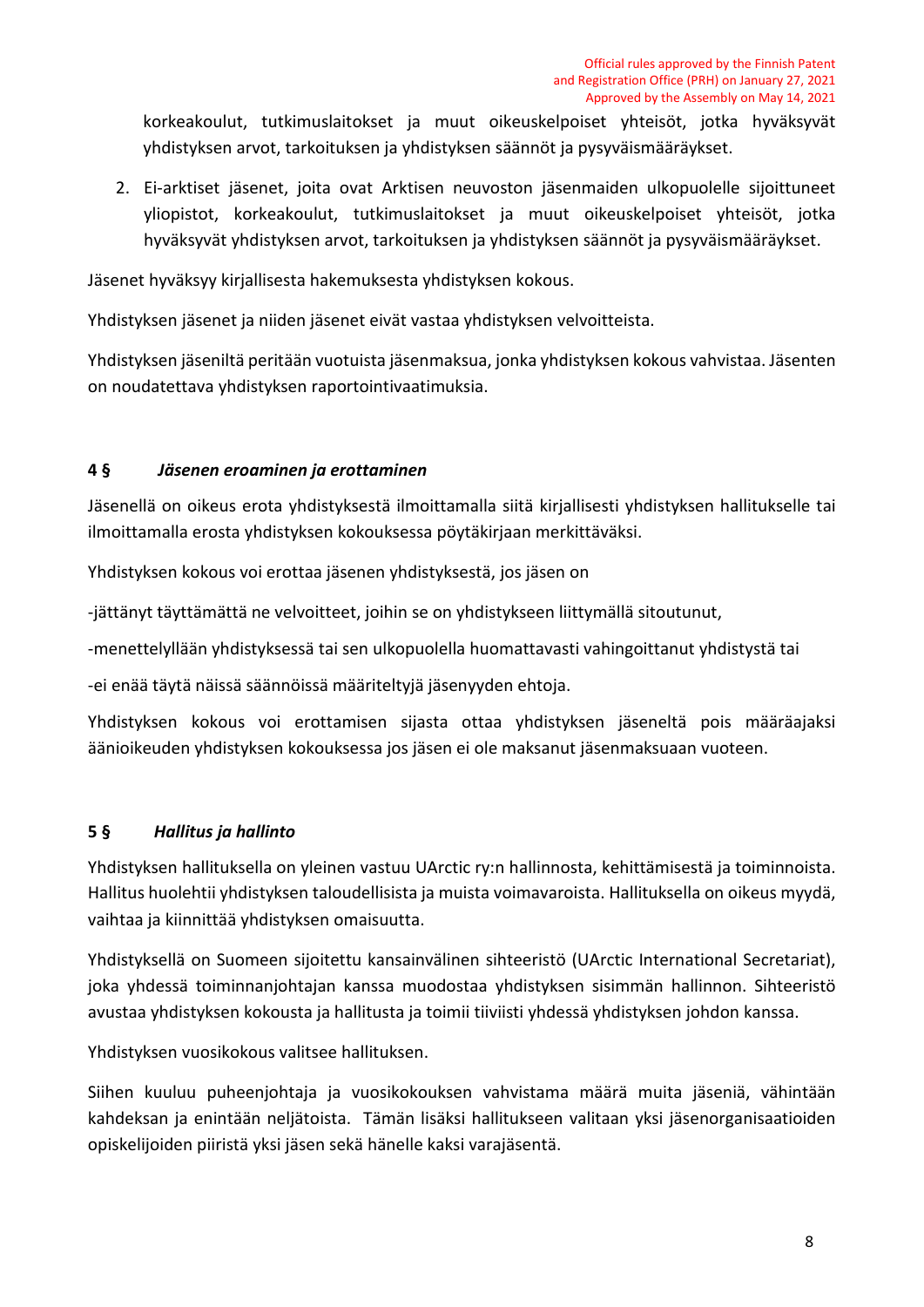Valinnoissa on pyrittävä ottamaan huomioon yhdistyksen jäsenten alueellinen jakautuminen. Ainakin yhden jäsenen on oltava alkuperäiskansojen piiristä pohjoisnavan alueelta.

Hallituksen jäsenten toimikausi on kolme vuotta. Toimikausi alkaa valinnasta vuosikokouksessa ja päättyy kolmantena vuonna siitä lukien yhdistyksen vuosikokouksessa. Jos hallituksen jäsen eroaa, valitaan hänelle seuraaja seuraavassa vuosikokouksessa. Samaa henkilöä ei voida valita hallituksen jäseneksi kahta useammaksi peräkkäiseksi toimikaudeksi. Jäsen, joka on toiminut hallituksessa toimihenkilönä, voidaan kuitenkin valita vielä kolmanneksi peräkkäiseksi kaudeksi.

Hallitus valitsee keskuudestaan kaksi varapuheenjohtajaa sekä ottaa yhdistyksen toiminnanjohtajan (presidentin) ja yhdistyksen kansainvälisen sihteeristön päällikön sekä muut tarvittavat toimihenkilöt. Hallitus nimeää ehdokkaat yhdistyksen kokoukselle nimityskomitean valitsemiseksi.

Hallitus kokoontuu puheenjohtajan tai hänen estyneenä ollessaan varapuheenjohtajan kutsusta, kun he katsovat siihen olevan aihetta tai kun vähintään puolet hallituksen jäsenistä sitä vaatii. Osallistuinen voidaan järjestää puhelimitse, videon tai muun teknisen apuvälineen avulla ja, jos niin tehdään, siitä on ilmoitettava kokouskutsussa.

Hallitus on päätösvaltainen, kun vähintään puolet sen jäsenistä, puheenjohtaja tai varapuheenjohtaja mukaan luettuna, on läsnä. Päätökset pyritään tekemään yksimielisesti, mutta ellei se onnistu, päätökseen vaaditaan kahden kolmasosan (2/3) enemmistö annetuista äänistä.

Yhdistyksen toiminnanjohtajalla (presidentillä) ja edellisen vuosikokouksen puheenjohtajalla on läsnäolo-oikeus hallituksen kokouksissa.

# **6 §** *Yhdistyksen nimen kirjoittaminen*

Yhdistyksen nimen kirjoittavat hallituksen puheenjohtaja, yhdistyksen toiminnanjohtaja, yhdistyksen kansainvälisen sihteeristön päällikkö ja hallituksen sisäpuoleltaan tai ulkopuoleltaan nimenkirjoittajaksi valitsemat henkilöt, kukin erikseen. Ainakin yhdellä näistä henkilöistä tulee olla kotipaikka Suomessa.

# **7 §** *Tilikausi ja tilintarkastus*

Yhdistyksen tilikausi on kalenterivuosi.

Yhdistyksen vuosikokouksessa valitaan yksi tilintarkastaja ja yksi varatilintarkastaja taikka tilintarkastusyhteisö ja siinä vastuullinen tilintarkastaja kolmen vuoden toimikaudeksi. Se alkaa valinnasta ja päättyy kolmantena vuonna siitä lukien yhdistyksen vuosikokouksessa.

Tilinpäätös tarvittavine asiakirjoineen ja hallituksen vuosikertomus on annettava tilintarkastajalle viimeistään kuukautta ennen vuosikokousta. Tilintarkastajan on annettava kirjallinen lausuntonsa hallitukselle viimeistään kaksi viikkoa ennen vuosikokousta.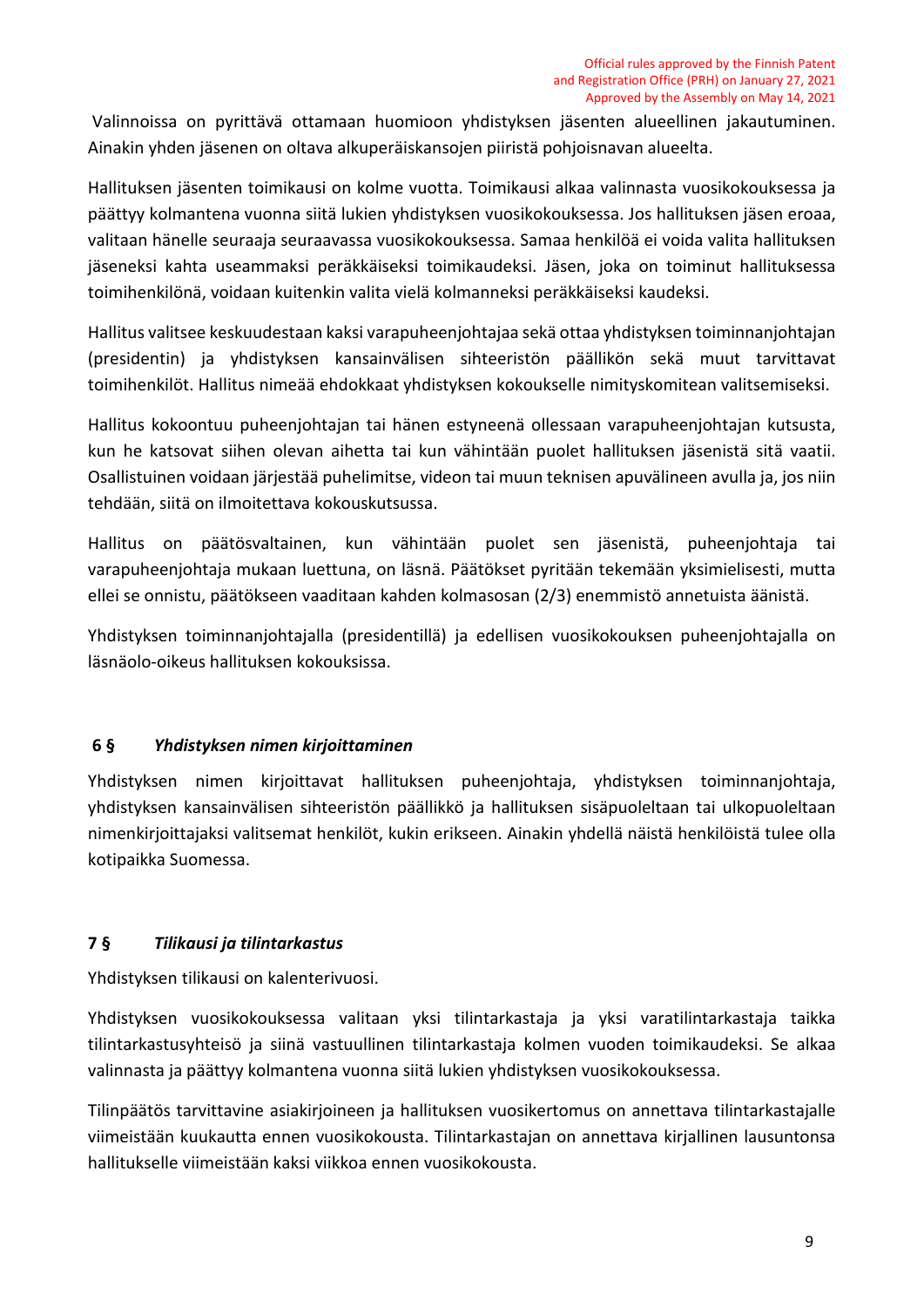#### **8 §** *Yhdistyksen kokoukset*

Yhdistyksen vuosikokous pidetään vuosittain hallituksen määräämänä päivänä huhti-heinäkuussa.

Osallistuminen yhdistyksen vuosikokoukseen voidaan järjestää puhelimitse, videon tai muun teknisen apuvälineen avulla ennen kokousta ja/tai sen aikana, ja jos niin tehdään, siitä on ilmoitettava kokouskutsussa. Tällöin osallistumisoikeus ja ääntenlaskennan oikeellisuus on voitava selvittää tavallisessa yhdistyksen kokouksessa noudatettaviin menettelyihin verrattavalla tavalla.

Ylimääräinen kokous pidetään, kun yhdistyksen kokous niin päättää tai kun hallitus katsoo siihen olevan aihetta tai kun vähintään yksi kymmenesosa (1/10) yhdistyksen jäsenistä sitä vaatii kirjallisesti hallitukselta erityisesti ilmoitettua asiaa varten. Kokous on pidettävä yhdeksänkymmenen (90) vuorokauden kuluessa siitä, kun vaatimus sen pitämisestä on hallitukselle esitetty.

Yhdistyksen kokouksella on kolme toimihenkilöä: puheenjohtaja, varapuheenjohtaja ja sihteeri. Vuosikokous valitsee heidät kolmeksi vuodeksi kerrallaan ja heidät voidaan valita kerran uudelleen. Toimikausi jatkuu kolmanteen vuosikokoukseen valinnan jälkeen. Toimihenkilöt vastaavat asioiden valmistelusta kokoukselle ja valvovat sen päätösten täytäntöönpanoa.

Kaikilla yhdistyksen jäsenillä on yhtäläiset oikeudet asettaa ehdokkaita ja äänestää. Yhdistyksen kokouksessa on jokaisella arktisella jäsenellä kolme ääntä ja jokaisella ei-arktisella jäsenellä yksi ääni, joita käyttää kunkin yhdistyksen valtuuttama edustaja. Jäsen on oikeutettu kehittämään omat menettelymuotonsa valtuutetun edustajan valitsemiseksi.

Yhdistyksen päätökset pyritään tekemään yksimielisesti, mutta ellei se onnistu, päätökseen vaaditaan kahden kolmasosan (2/3) enemmistö annetuista äänistä, paitsi vaaleissa se mielipide, jota on kannattanut yli puolet annetuista äänistä. Äänten mennessä tasan ratkaisee kokouksen puheenjohtajan ääni, vaaleissa arpa.

#### **9 §** *Yhdistyksen kokouksen koollekutsuminen*

Hallituksen on kutsuttava yhdistyksen kokous koolle vähintään kuukautta ennen kokousta sähköpostitse tai kirjeellä. Kokouksen materiaali on lähetettävä jäsenille myös vähintään kuukautta ennen kokousta. Ennakkoilmoitus vuosikokouksesta on lähetettävä jäsenille vähintään kolme kuukautta ennen kokousta.

#### **10 §** *Vuosikokous*

Yhdistyksen vuosikokouksessa käsitellään seuraavat asiat:

- 1. kokouksen avaus
- 2. valitaan vuosikokouksesta riippuen yhdistyksen kokousten toimihenkilöt puheenjohtaja, varapuheenjohtaja ja sihteeri